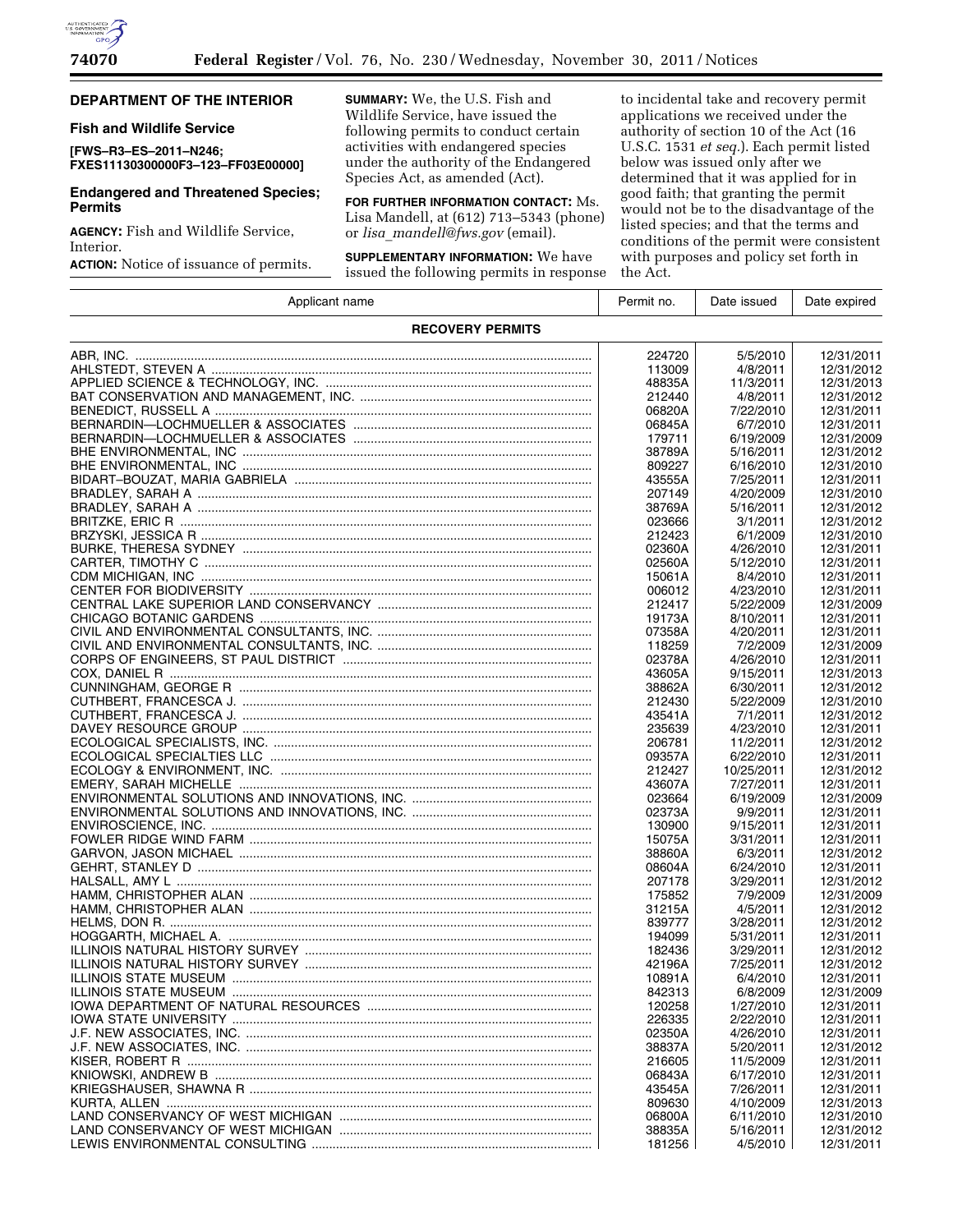| Applicant name                 | Permit no.       | Date issued             | Date expired             |
|--------------------------------|------------------|-------------------------|--------------------------|
|                                | 31208A           | 3/3/2011                | 12/31/2011               |
|                                | 02381A           | 6/23/2011               | 12/31/2011               |
|                                | 02344A           | 4/26/2010               | 12/31/2011               |
|                                | 230947           | 12/24/2009              | 12/31/2010               |
|                                | 08603A<br>31861A | 6/11/2010<br>4/21/2011  | 12/31/2011<br>12/31/2012 |
|                                | 06797A           | 5/18/2010               | 12/31/2011               |
|                                | 15057A           | 7/26/2010               | 12/31/2012               |
|                                | 174388           | 4/15/2011               | 12/31/2012               |
|                                | 207154           | 3/26/2009               | 12/31/2009               |
|                                | 219624           | 7/18/2011               | 12/31/2011               |
|                                | 212393<br>38793A | 6/29/2010<br>5/18/2011  | 12/31/2010<br>12/31/2012 |
|                                | 31310A           | 4/20/2011               | 12/31/2012               |
|                                | 120259           | 3/3/2010                | 12/31/2014               |
|                                | 207191           | 6/1/2009                | 12/31/2011               |
|                                | 224719           | 11/27/2009              | 12/31/2011               |
|                                | 207180           | 5/13/2011               | 12/31/2015               |
|                                | 151109<br>182430 | 12/28/2010<br>6/2/2009  | 12/31/2012<br>12/31/2009 |
|                                | 206783           | 4/8/2011                | 12/31/2012               |
|                                | 06801A           | 5/26/2010               | 12/31/2011               |
|                                | 07730A           | 7/20/2010               | 12/31/2012               |
|                                | 151107           | 5/23/2011               | 12/31/2011               |
|                                | 02365A           | 11/8/2011               | 12/31/2012               |
|                                | 48832A<br>38842A | 10/18/2011<br>6/3/2011  | 12/31/2013<br>12/31/2012 |
|                                | 06778A           | 5/18/2010               | 12/31/2011               |
|                                | 38856A           | 10/21/2011              | 12/31/2012               |
|                                | 54326A           | 10/18/2011              | 12/31/2015               |
|                                | 06846A           | 4/30/2010               | 12/31/2011               |
|                                | 805269           | 12/17/2010              | 12/31/2014               |
|                                | 042946<br>135297 | 4/26/2011<br>4/25/2011  | 12/31/2012<br>12/31/2012 |
|                                | 152002           | 4/27/2010               | 12/31/2010               |
|                                | 38821A           | 5/19/2011               | 12/31/2012               |
|                                | 15027A           | 7/23/2010               | 12/31/2011               |
|                                | 207150           | 4/21/2009               | 12/31/2010               |
|                                | 207560           | 4/22/2009               | 12/31/2010               |
|                                | 38785A<br>06795A | 5/16/2011<br>5/25/2010  | 12/31/2012<br>12/31/2011 |
|                                | 38858A           | 6/24/2011               | 12/31/2012               |
|                                | 127441           | 6/25/2010               | 12/31/2010               |
|                                | 207523           | 4/21/2011               | 12/31/2012               |
|                                | 02651A           | 8/8/2011                | 12/31/2011               |
|                                | 106217<br>049738 | 4/26/2010<br>9/9/2011   | 12/31/2012<br>12/31/2012 |
|                                | 120231           | 7/22/2011               | 12/31/2012               |
|                                | 195082           | 12/22/2010              | 12/31/2012               |
|                                | 105320           | 4/6/2011                | 12/31/2012               |
|                                | 06844A           | 3/8/2011                | 12/31/2015               |
|                                | 06841A           | 4/22/2011               | 11/30/2014               |
|                                | 206778<br>697830 | 4/18/2011<br>12/16/2010 | 12/31/2012<br>12/31/2015 |
|                                | 217351           | 8/18/2009               | 12/31/2011               |
|                                | 10887A           | 7/25/2011               | 12/31/2013               |
|                                | 38866A           | 5/25/2011               | 12/31/2012               |
|                                | 831774           | 3/16/2009               | 12/31/2010               |
|                                | 08602A           | 6/14/2010               | 12/31/2011<br>12/31/2011 |
|                                | 06822A<br>207526 | 7/1/2011<br>9/29/2011   | 12/31/2011               |
|                                | 06809A           | 5/18/2010               | 12/31/2011               |
|                                | 11035A           | 6/23/2010               | 12/31/2011               |
|                                | 19777A           | 8/11/2010               | 3/31/2011                |
|                                | 212420           | 8/27/2009               | 12/31/2011               |
|                                | 106220           | 4/4/2011                | 12/31/2012               |
|                                | 088720<br>234121 | 9/15/2011<br>4/22/2011  | 12/31/2012<br>12/31/2011 |
|                                | 839763           | 7/1/2011                | 12/31/2012               |
|                                | 20323A           | 9/1/2011                | 8/6/2020                 |
|                                | 212435           | 7/28/2009               | 6/30/2011                |
| <b>INCIDENTAL TAKE PERMITS</b> |                  |                         |                          |
|                                |                  |                         |                          |

| <b>EXELON GENERATION</b><br><b>AN COMPANY</b> | 78521   | 9/16/2010 | 8/15/2034 |
|-----------------------------------------------|---------|-----------|-----------|
|                                               | . 78521 |           |           |